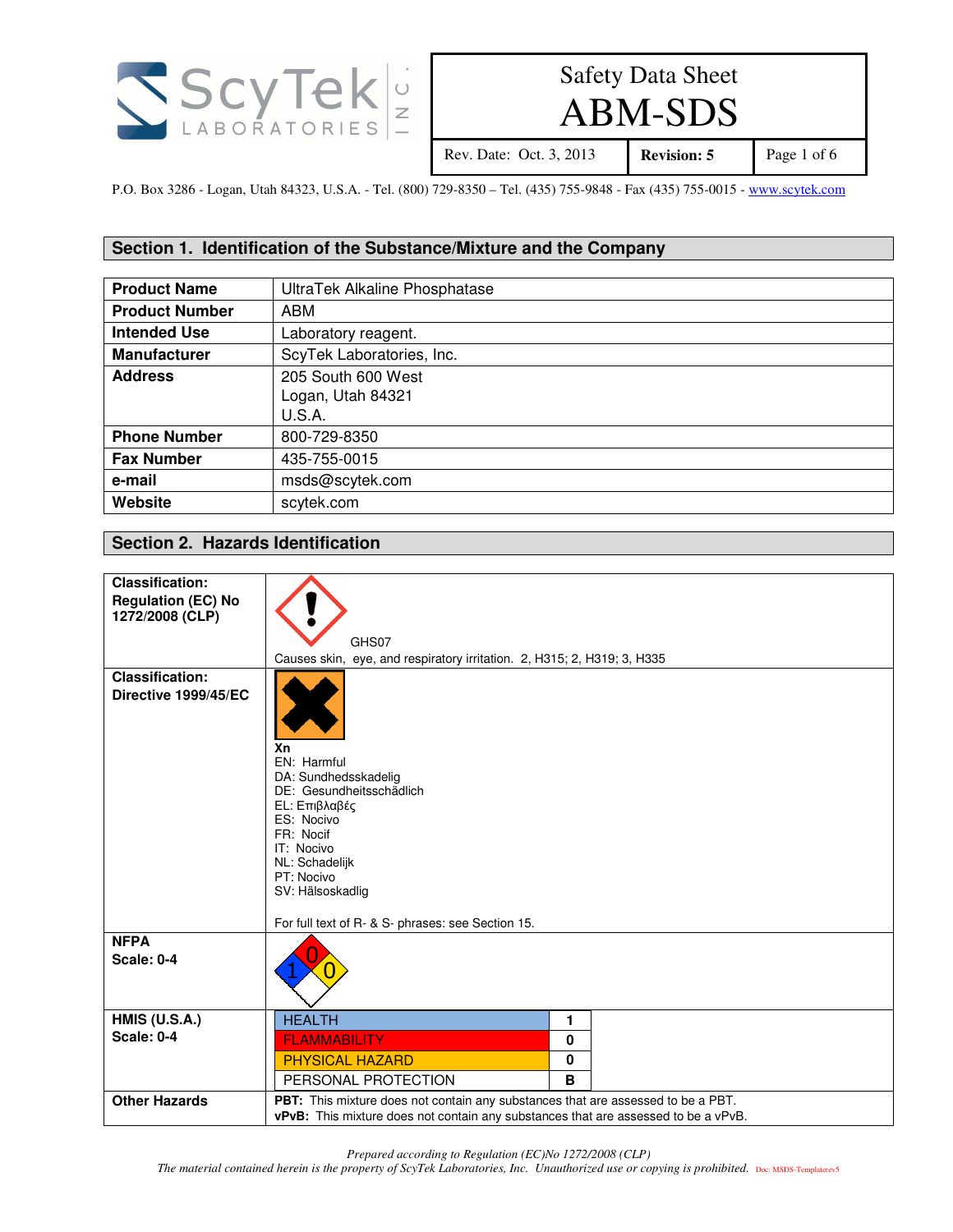

## ABM-SDS

Rev. Date: Oct. 3, 2013 **Revision: 5** Page 2 of 6

P.O. Box 3286 - Logan, Utah 84323, U.S.A. - Tel. (800) 729-8350 – Tel. (435) 755-9848 - Fax (435) 755-0015 - www.scytek.com

#### **Section 3. Composition and Information on Ingredients**

#### **Chemical Description:** Mixture

\*May contain additional non-hazardous proprietary ingredients.

\*May contain additional active ingredients at concentrations <0.1%w/v.

| <b>Hazardous Ingredients:</b> | CAS#          | EC#       | <b>GHS Symbols</b>                     | %          |
|-------------------------------|---------------|-----------|----------------------------------------|------------|
| Water                         | 7732-18-5     | 231-791-2 | n/a                                    | $\geq 95$  |
| Tris                          | $77 - 86 - 1$ | 201-064-4 | Irritant. 2. H315; 2. H319;<br>3. H335 | $\leq 0.6$ |
| Sodium Chloride               | 7647-14-5     | 7647-14-5 | n/a                                    | $\leq 0.9$ |
| Bovine Serum Albumin          | 9048-46-8     | 9048-46-8 | Œ<br>Eye irritant. 2 H319              | $\leq 1$   |
| Sodium Azide                  | 26628-22-8    | 247-852-1 | Irritant. 4. H302; 2. H315; 3.<br>H332 | $\leq 0.1$ |

#### **Section 4. First Aid Measures**

**Eye Contact:** Check for and remove contact lenses. Immediately flush eyes with copious amounts of water and get immediate medical attention.

**Skin Contact:** Remove contaminated clothing and wash contact area with mild soap and copious amounts of water. Get medical attention if irritation develops.

**Inhalation:** If inhaled, remove person to fresh air. If not breathing, give artificial respiration. If breathing is difficult, give oxygen. Get medical attention if symptoms worsen.

**Ingestion:** Do NOT induce vomiting unless directed to do so by medical personnel. Never give anything by mouth to an unconscious person. Loosen tight clothing such as collar, tie, belt or waistband. Get immediate medical attention.

## **Section 5. Fire Fighting Measures**

| <b>Extinguishing Media</b>                   | Extinguish fire using water spray, carbon dioxide, chemical foam, or dry chemical.                                 |
|----------------------------------------------|--------------------------------------------------------------------------------------------------------------------|
| Unusual Fire and<br><b>Explosion Hazards</b> | No unusual fire or explosion hazards expected.                                                                     |
| <b>General Information</b>                   | As with any fire, wear personal protection equipment, including a self-contained breathing apparatus<br>(S.C.B.A.) |

#### **Section 6. Accidental Release Measures**

Wear chemical resistant clothing, gloves, and eye protection. Wear NIOSH/MSHA approved breathing apparatus. Keep material away from heat, flame, ignition sources, and reactive materials. Wipe up or absorb spill using inert absorbent and place in a suitable waste container for disposal.

## **Section 7. Handling and Storage**

#### **Precautions for safe handling.**

Avoid contact with skin and eyes. Wash thoroughly after handling. Avoid breathing vapor. **Conditions for safe storage, including any incompatibilities.**  Store in well ventilated area. Keep container tightly closed. Store at 2-8°C.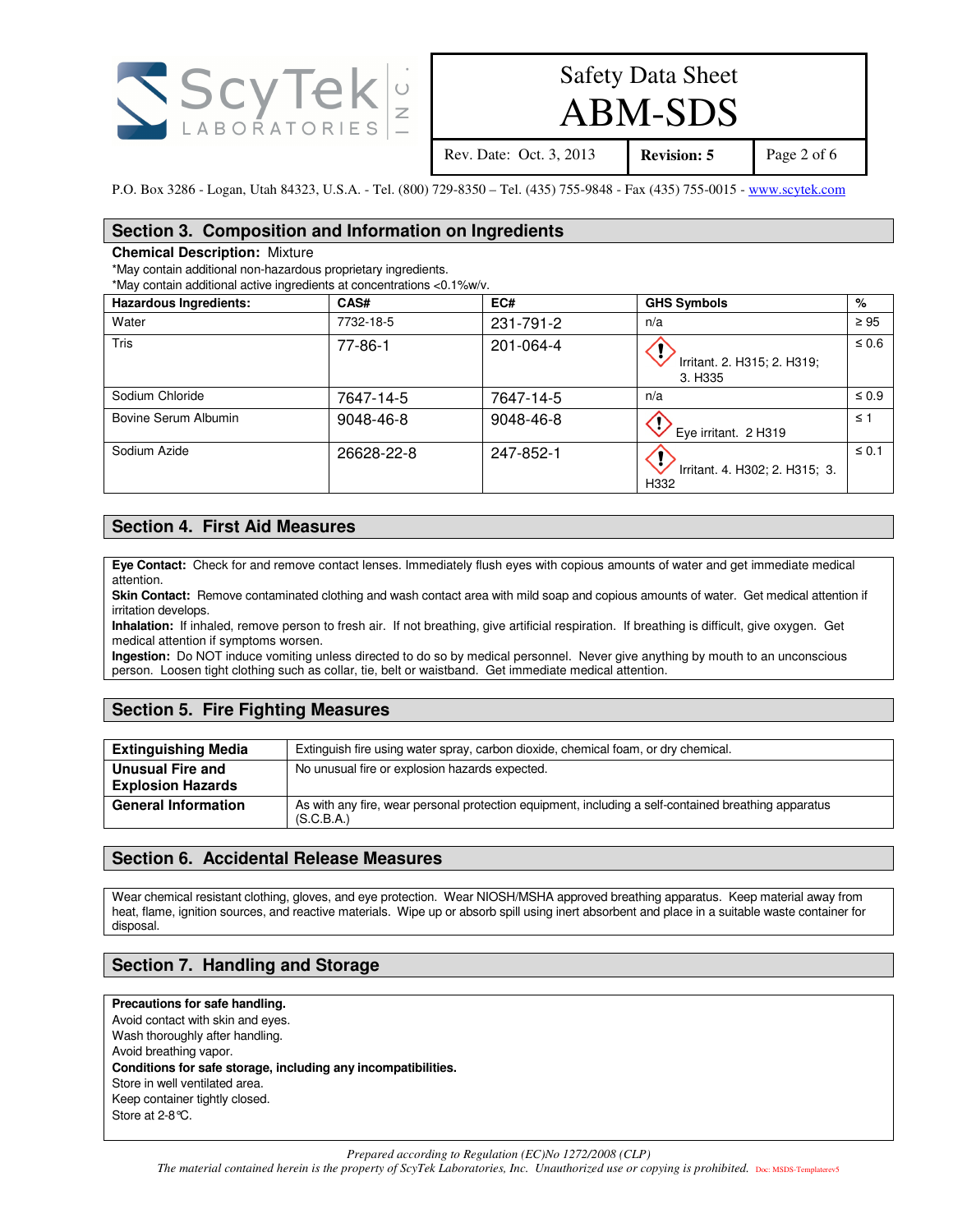

ABM-SDS

Rev. Date: Oct. 3, 2013 **Revision: 5** Page 3 of 6

P.O. Box 3286 - Logan, Utah 84323, U.S.A. - Tel. (800) 729-8350 – Tel. (435) 755-9848 - Fax (435) 755-0015 - www.scytek.com

**Specific end use(s).** Not applicable.

#### **Section 8. Exposure Controls / Personal Protection**

| <b>Exposure Limits</b>      | OSHA PEL; Sodium Azide: 0.1 ppm as hydrazoic acid vapor (HN <sub>3</sub> ). Ceiling of 0.3mg/m <sup>3</sup> as sodium azide<br>$(NaN3)$ .<br>ACGIH: Ceiling limit for sodium azide: 0.1ppm; 0.3mg/m <sup>3</sup> as hydrazoic acid vapor.                                                                                                                                                                                                                                                                                                                 |
|-----------------------------|-----------------------------------------------------------------------------------------------------------------------------------------------------------------------------------------------------------------------------------------------------------------------------------------------------------------------------------------------------------------------------------------------------------------------------------------------------------------------------------------------------------------------------------------------------------|
| <b>Personal Protection</b>  | Eye/Face protection.<br>Safety glasses or goggles are required.<br>Skin protection.<br>Protective clothing is required.<br>Hand protection.<br>Chemical resistant gloves are required.<br>Glove material must be resistant to the components of this product.<br>Consult glove manufacturer for specific recommendations of appropriate material and thickness of glove.<br>Respiratory protection.<br>Avoid breathing vapor.<br>Environmental exposure controls.<br>Avoid releasing large quantities into the environment.<br>No additional information. |
| <b>Engineering Controls</b> | Working area should be adequately large and well ventilated to prevent concentration of vapors.<br>Provide mechanical exhaust ventilation or other engineering controls to keep airborne concentrations of<br>vapors below their respective threshold limits.                                                                                                                                                                                                                                                                                             |

### **Section 9. Physical and Chemical Properties**

| <b>Physical State</b>                     | Liquid         |
|-------------------------------------------|----------------|
| Color                                     | Red            |
| Odor                                      | Odorless       |
| <b>Odor Threshold</b>                     | Unknown        |
| pH                                        | $7.4 \pm 0.2$  |
| <b>Melting Point/ Freezing Point</b>      | Unknown        |
| <b>Initial Boiling Point</b>              | Unknown        |
| <b>Flash Point</b>                        | N/A            |
| <b>Evaporation Rate</b>                   | Unknown        |
| Flammability (solid, gas)                 | Unknown        |
| <b>Upper/Lower Flammability</b><br>Limits | N/A            |
| <b>Vapor Pressure</b>                     | Unknown        |
| <b>Vapor Density</b>                      | Unknown        |
| <b>Relative Density</b>                   | Unknown        |
| Solubility(ies)                           | Water          |
| <b>Partition Coefficient:</b>             | Unknown        |
| n-octanol/water                           |                |
| <b>Auto-Ignition Temperature</b>          | Unknown        |
| <b>Decomposition Temperature</b>          | Unknown        |
| <b>Viscosity</b>                          | Unknown        |
| <b>Explosive Properties</b>               | Not explosive. |
| <b>Oxidizing Properties</b>               | Unknown        |

*Prepared according to Regulation (EC)No 1272/2008 (CLP)* 

*The material contained herein is the property of ScyTek Laboratories, Inc. Unauthorized use or copying is prohibited.* Doc: MSDS-Templaterev5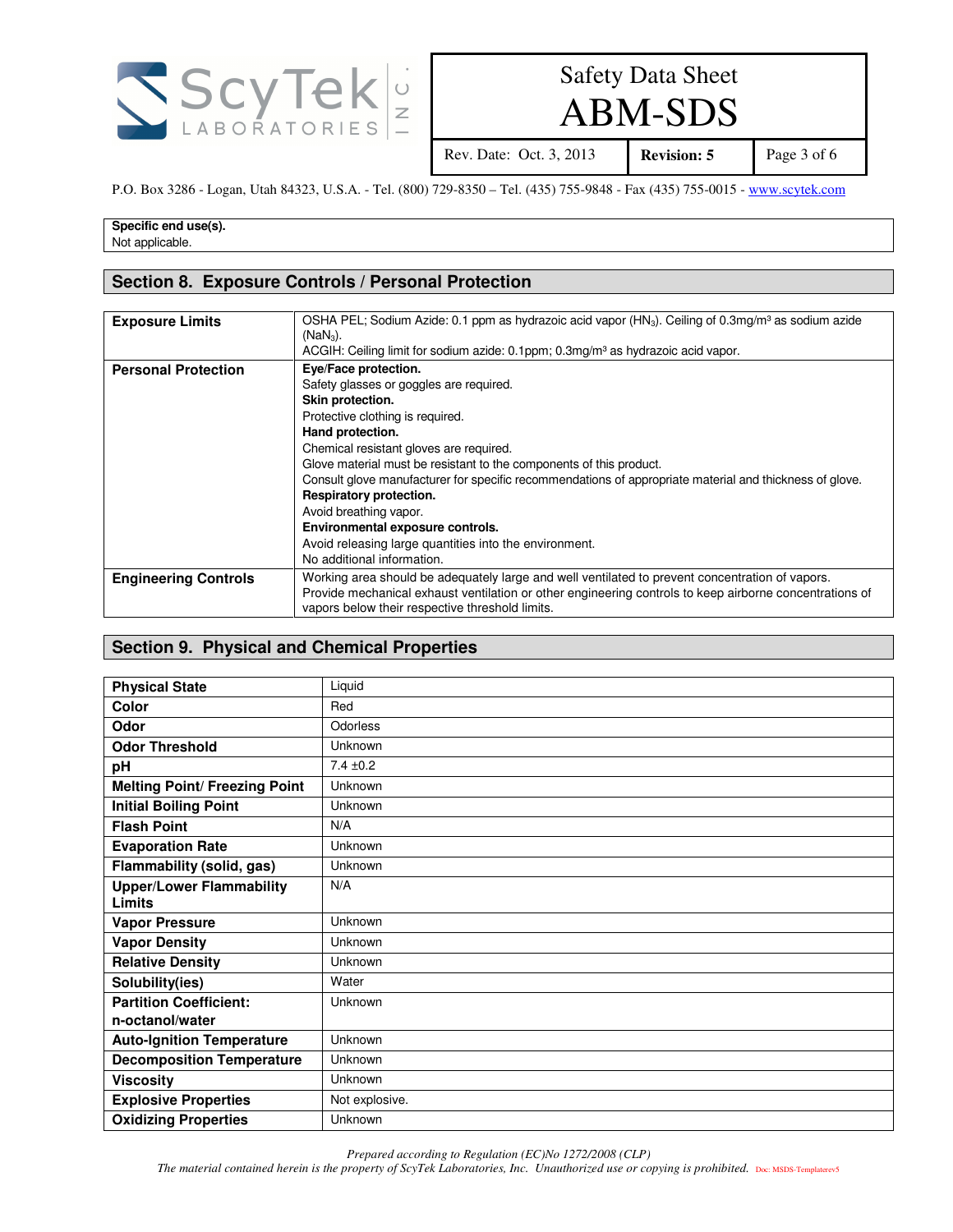

# ABM-SDS

Rev. Date: Oct. 3, 2013 **Revision: 5** Page 4 of 6

P.O. Box 3286 - Logan, Utah 84323, U.S.A. - Tel. (800) 729-8350 – Tel. (435) 755-9848 - Fax (435) 755-0015 - www.scytek.com

### **Section 10. Stability and Reactivity**

| Reactivity                                          | No relevant data available.                                                                                                           |
|-----------------------------------------------------|---------------------------------------------------------------------------------------------------------------------------------------|
| <b>Chemical Stability</b>                           | Stable under normal temperatures and pressures.                                                                                       |
| <b>Possibility of Hazardous</b><br><b>Reactions</b> | No hazardous reactions known.                                                                                                         |
| <b>Conditions to Avoid</b>                          | Avoid contact with copper or lead plumbing. Flush plumbing with large amounts of water. Fire, static<br>electricity, direct sunlight. |
| <b>Incompatible Materials</b>                       | Strong acids, bases and oxidizers.                                                                                                    |
| <b>Hazardous Decomposition</b><br><b>Materials</b>  | May produce toxic fumes of carbon oxides and nitrogen oxides under fire conditions.                                                   |

#### **Section 11. Toxicological Information**

| Information on Toxicological | <b>Acute Toxicity.</b>                              |
|------------------------------|-----------------------------------------------------|
| Effects.                     | No relevant data available.                         |
|                              | <b>Skin Corrosion/Irritation.</b>                   |
|                              | Irritating to skin and mucous membranes.            |
|                              | Serious Eye Damage/Irritation.                      |
|                              | Irritating to eye.                                  |
|                              | Respiratory or skin sensitization.                  |
|                              | No relevant data available.                         |
|                              | Germ Cell Mutagenicity.                             |
|                              | No relevant data available.                         |
| Carcinogenicity.             | International Agency for Research on Cancer (IARC). |
|                              | None of the components are listed.                  |
|                              | National Toxicology Program (NTP).                  |
|                              | None of the components are listed.                  |

### **Section 12. Ecological Information**

| <b>Toxicity</b>                               | Fish: (Sodium Azide): Rainbow Trout: LC50: 0.8-1.6 mg/L; 96 Hr.; 13 degrees Celsius.<br>Bluegill/Sunfish: LC50= 0.7-0.8mg/L; 96 Hr.; 18 degree Celsius.<br>Crustacea: No relevant studies identified.<br>Algae/Aquatic Plants: No relevant studies identified.<br>Other Organisms: No relevant studies identified. |
|-----------------------------------------------|--------------------------------------------------------------------------------------------------------------------------------------------------------------------------------------------------------------------------------------------------------------------------------------------------------------------|
| Persistence and<br>Degradability.             | No relevant studies identified.                                                                                                                                                                                                                                                                                    |
| <b>Bioaccumulative Potential.</b>             | No relevant studies identified.                                                                                                                                                                                                                                                                                    |
| <b>Mobility in Soil.</b>                      | No relevant studies identified.                                                                                                                                                                                                                                                                                    |
| <b>Additional Remarks</b>                     | None.                                                                                                                                                                                                                                                                                                              |
| <b>Results of PBT and vPvB</b><br>Assessment. | <b>PBT:</b> This mixture does not contain any substances that are assessed to be a PBT.<br>vPvB: This mixture does not contain any substances that are assessed to be a vPvB.                                                                                                                                      |

#### **Section 13. Disposal Considerations**

| <b>Waste Disposal Methods.</b> | Sewage disposal is discouraged. Waste should not be disposed of by release to sewers. Dispose<br>waste in accordance with federal, state and local environmental control regulations. |
|--------------------------------|---------------------------------------------------------------------------------------------------------------------------------------------------------------------------------------|
| Product/Packaging Disposal.    | Final decisions on the appropriate waste management method must be in line with local, regional and<br>national regulations.                                                          |

*Prepared according to Regulation (EC)No 1272/2008 (CLP)* 

*The material contained herein is the property of ScyTek Laboratories, Inc. Unauthorized use or copying is prohibited.* Doc: MSDS-Templaterev5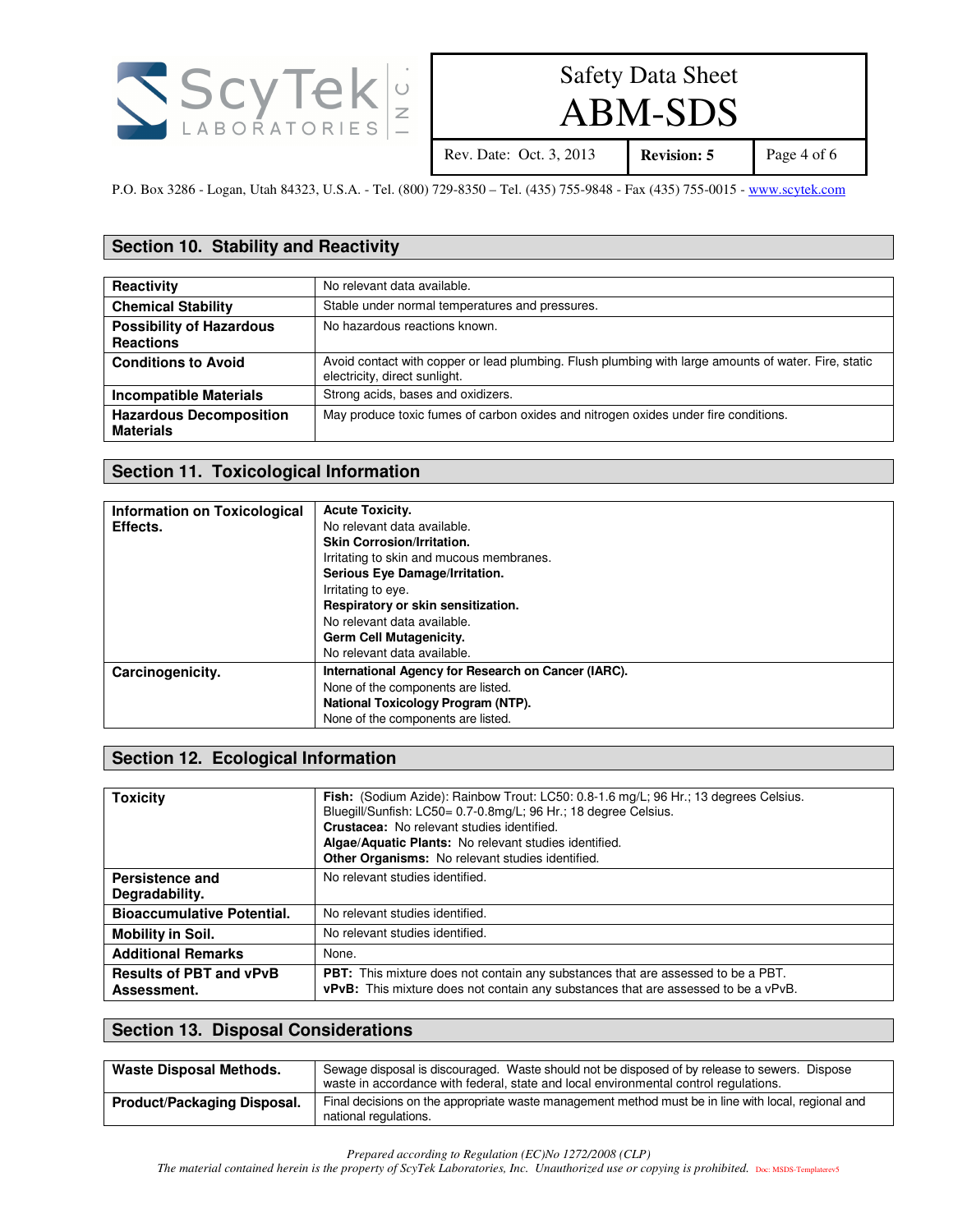

ABM-SDS

Rev. Date: Oct. 3, 2013 **Revision: 5** Page 5 of 6

P.O. Box 3286 - Logan, Utah 84323, U.S.A. - Tel. (800) 729-8350 – Tel. (435) 755-9848 - Fax (435) 755-0015 - www.scytek.com

| <b>Other Disposal</b> | No relevant data available. |
|-----------------------|-----------------------------|
| Recommendations.      |                             |

#### **Section 14. Transport Information**

| <b>UN Number</b><br>DOT, IATA, IMDG, ADR                                              | Not applicable.                                                                                              |
|---------------------------------------------------------------------------------------|--------------------------------------------------------------------------------------------------------------|
| <b>UN Proper Shipping Name</b><br>DOT, IATA, IMDG, ADR                                | Not applicable.                                                                                              |
| <b>Transport Hazard Class(es)</b>                                                     | <b>DOT</b><br>Not a DOT controlled product.<br>IATA, IMDG, ADR<br>Not an IATA, IMDG, ADR controlled product. |
| <b>Packing Group</b><br>DOT, IATA, IMDG, ADR                                          | N/A                                                                                                          |
| <b>Environmental Hazards</b>                                                          | Marine Pollutant: No                                                                                         |
| <b>Special Precautions for User</b>                                                   | Not applicable.                                                                                              |
| <b>ADR Hazard Identification</b><br>Number (Kemler Code).                             | Not applicable.                                                                                              |
| <b>IMDG Segregation Group</b>                                                         | Not applicable.                                                                                              |
| <b>Transport in Bulk According</b><br>to Annex II of MARPOL73/78<br>and the IBC Code. | Not applicable.                                                                                              |

### **Section 15. Regulatory Information**

#### **Safety, Health and Environmental Regulations/Legislation Specific for the Substance or Mixture.**

| <b>Specific Toxic Chemical</b><br><b>Listings; Section 313</b> | None of the components in this mixture are listed.                                                                                                                                                                                                                                                                                                                |
|----------------------------------------------------------------|-------------------------------------------------------------------------------------------------------------------------------------------------------------------------------------------------------------------------------------------------------------------------------------------------------------------------------------------------------------------|
|                                                                |                                                                                                                                                                                                                                                                                                                                                                   |
| <b>Extremely Hazardous</b><br><b>Substances; Section 355</b>   | None of the components in this mixture are listed.                                                                                                                                                                                                                                                                                                                |
| <b>Toxic Substances Control</b><br>Act; TSCA                   | All of the components in this mixture are listed.                                                                                                                                                                                                                                                                                                                 |
| <b>California Proposition 65</b>                               | California Prop 65: This product contains sodium azide: CAS# 26628-22-8                                                                                                                                                                                                                                                                                           |
| <b>Chemical Safety Assessment</b>                              | No Chemical Safety Assessment has been carried out for this substance/mixture by ScyTek<br>Laboratories, Inc.                                                                                                                                                                                                                                                     |
| R phrases                                                      | <b>R22</b><br>EN: Harmful if swallowed.<br>DA: Farlig ved indtagelse.<br>DE: Gesundheitsschädlich beim Verschlucken.<br>EL: Επιβλαβές σε περίπτωση καταπόσεως.<br>ES: Nocivo por ingestión.<br>FR: Nocif en cas d'ingestion.<br>Nocivo per ingestion.<br>IT:<br>NL: Schadelijk bij opname door de mond.<br>PT: Nocivo por ingestão.<br>SV: Farligt vid förtäring. |

*Prepared according to Regulation (EC)No 1272/2008 (CLP)*